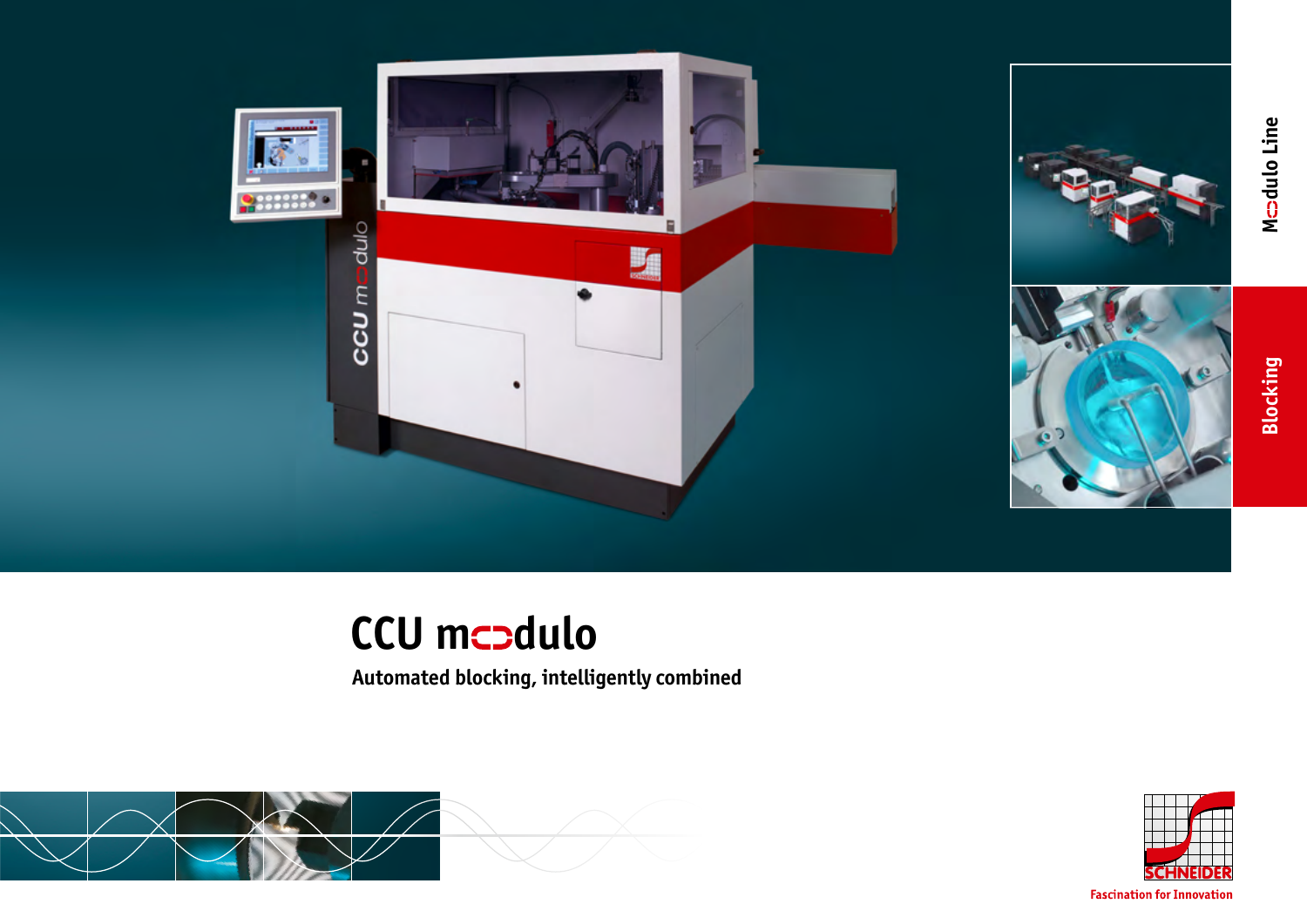

## **Mcodulo Line**

SCHNEIDER had the vision to manufacture individual lenses based on freely definable mathematical descriptions. The HSC generators and CCP polishers have become the tools used to develop the freeform idea in the ophthalmic industry. Individual freeform lenses are now the top product in the market, and SCHNEIDER has grown to be the premier manufacturer of freeform equipment worldwide. The innovative machines have also made their way into standard Rx production, leading to higher productivity and quality of virtually all lenses surfaced today.

The next logical step is a highly integrated system solution: SCHNEIDER's Modulo Line with its unique combination of high level intelligence and plug-and-play simplicity. Following a new self-organizing philosophy, the cognitive machines manage the production flow all by themselves – fully selfsufficient and with the highest level of equipment utilization. With this, the Modulo Line guarantees easy lab planning and expansion as well as significant cost and time savings.

# **Introducing the CCU mcodulo**

The high-performance blocker, CCU Modulo, automatically joins semi-finished blanks and block pieces with highest precision. Parallel processing steps combined with the economical use of the blocking material brings your whole surfacing operation up to speed while significantly reducing costs.

We have designed this future-proof machine with your installed machine base in mind. Compatible with today's blocking standards and consumables, the CCU Modulo is the perfect solution to take over all of your current blocking requirements with no need to redesign the subsequent surfacing steps.

As an integral part of the Modulo concept, the CCU Modulo perfectly fits into the Modulo Line as well as into any other industry-proven Rx and freeform process.

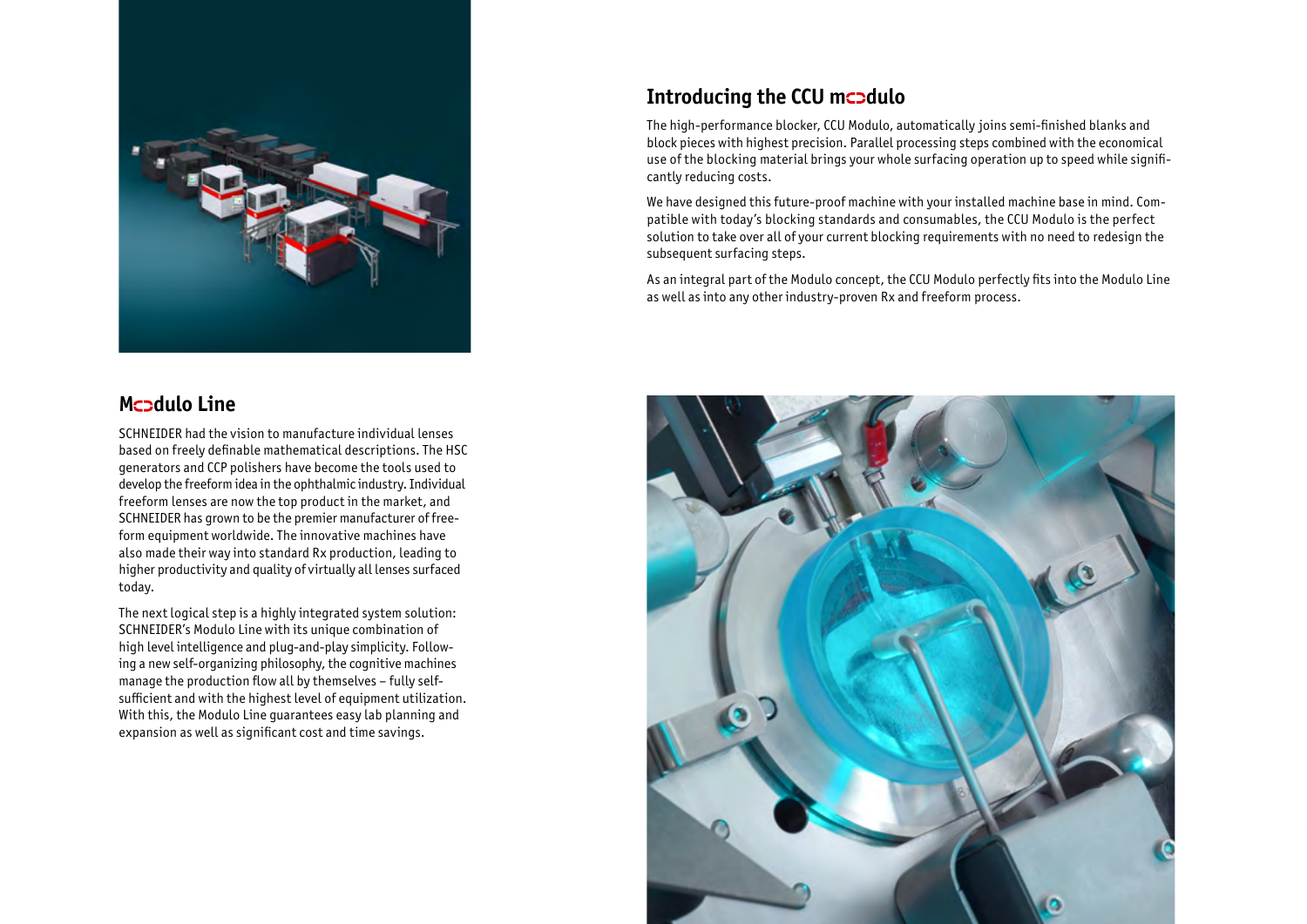#### **Perfect task coordination**

Several independent handling systems enable CCU Modulo to run multiple activities simultaneously. Lens pick-up, block piece supply, lens measurement and the three block ing stations are placed in a small, easy access configu ration. The two robotic arms, mounted in the middle of the operating platform, work virtually non-stop. Together with an independent third loading arm the system maxi mizes parallel-running processes, significantly reducing idle time and boosting efficiency as well as throughput. While lenses are cooling down in the blocking stations, the next lenses are already loaded and precisely aligned before they meet their block piece counterparts. Blocking as fast as it gets!

#### **Economical blocking**

The computer controlled filling process of the CCU Modulo guarantees very economical blocking with minimized losses. A cartridge magazine containing 160 block pieces enables long uninterrupted processing. The cartridges are refilled outside of the machine resulting in no production downtime. The use of the reusable block pieces minimizes the consumption of blocking media significantly.

#### **From alloy to non-alloy**

With a mechanical upgrade the CCU Modulo can be con verted from alloy to Connex. The new Connex is a plastic blocking media, which is free of hazardous elements, fully reuseable, and recyclable. This leads to the lowest block ing costs per lens in the industry.

#### **Highest precision, best surfacing results**

The high-resolution optical lens recognition and alignment system guarantees a perfect position of the lens and the block piece. Unique CNC controlled prism and axis adjustment and the variable lens clamping position ensure perfectly blocked lenses no matter how complex the requirements. The result is high precision blocking and consistency over long periods of operation.

#### **The team player**

CCU Modulo comes with an on-board global interface phi losophy that allows connection to the Modulo system. Once connected to the LMS Modulo and management cockpit, the generator works as an integral part of this one-of-a-kind sys tem solution and is subject to the centralized monitoring and control center. The lab manager is fully informed about the current status of the machine. Therefore critical situations and downtime can be avoided before they arise. Higher up times and increased yields are guaranteed.

### **Features**

- Fully automated blocking
- Three blocking stations
- Parallel lens handling, blocking and
- loading processes
- Camera-based lens recognition and alignment
- Prismatic blocking

#### **Benefits**

- Consistent precision blocking
- Fully automated operation
- Highest yield
- Works for single-vision, multi-focal and progressive lenses
- Low running costs
- Mechanical upgradeability from
- alloy to Connex version
- Supports the new cognitive Modulo machine philosophy





*Eight block-piece cartridges on board enable extended, uninterrupted pro duction periods.*



*Precise lens recogni tion and alignment of progressive and multifocal lenses.*

*The blocking station pre cisely sets the prism and axis angle resulting in perfectly blocked lens blanks under all conditions.*